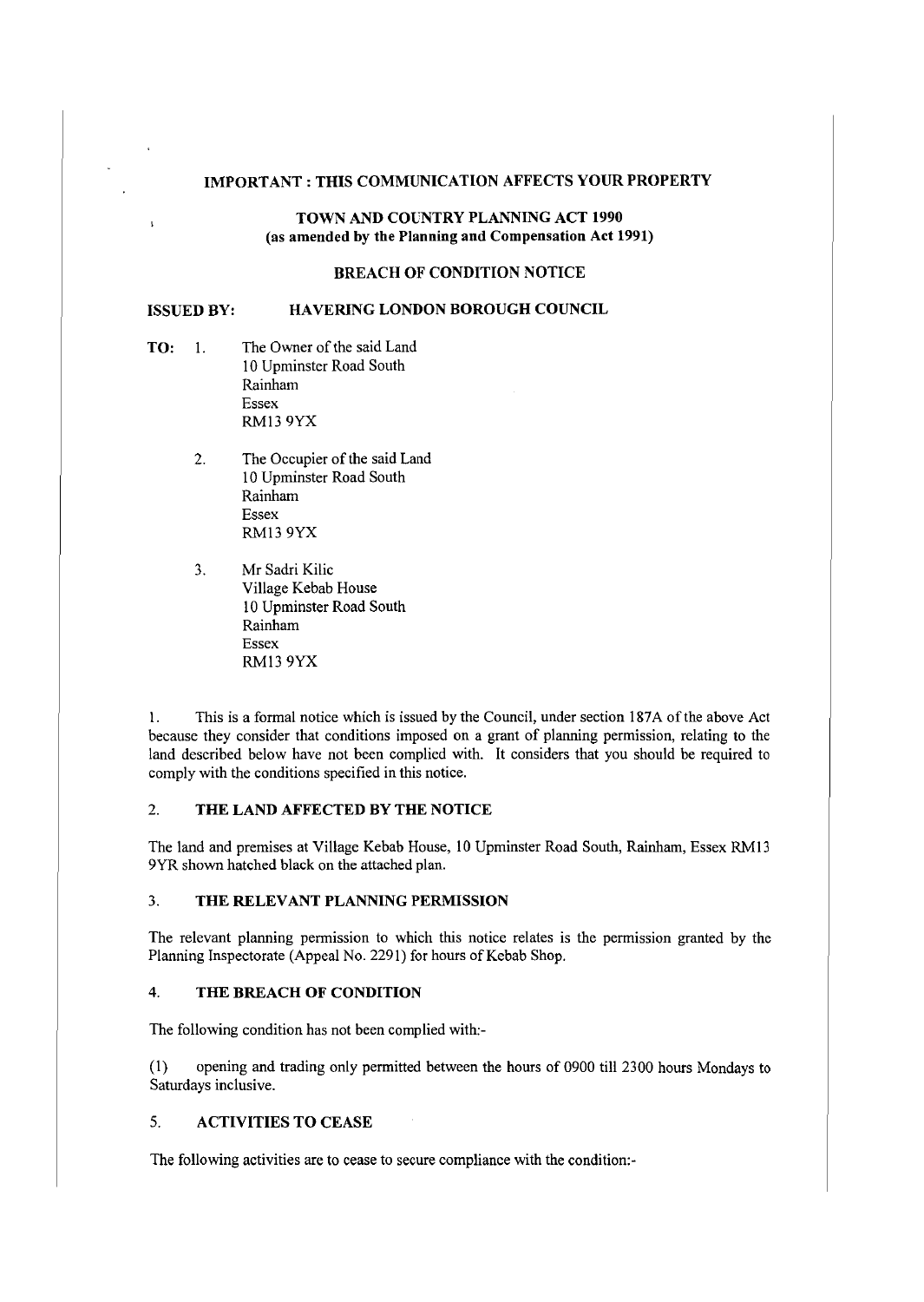(I) any opening or trading not within the hours of 0900 till 2300 hours Monday to Saturdays inclusive.

Time for compliance: 30 days beginning with the day on which the notice is served on you.

# 6. **WHEN THIS NOTICE TAKES EFFECT**

This notice takes effect immediately it is served on you or you receive it by postal delivery.

Dated: 24 March 2003

Signed:

L Line

# **Authorised Officer**

On behalf of: The Mayor and Burgesses of the London Borough of Havering Town Hall Main Road Romford RMI 3BD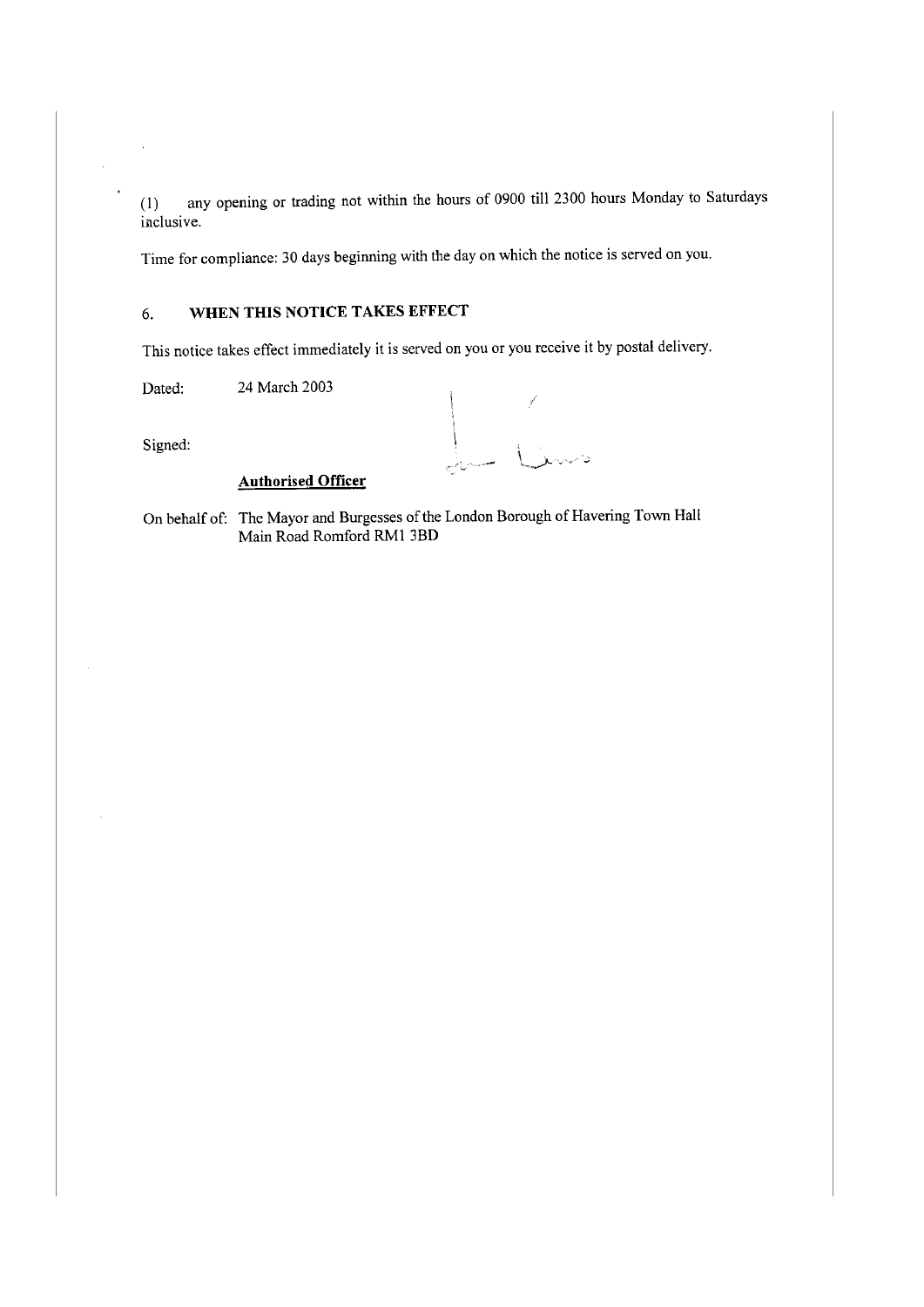## **WARNING**

# **.THERE IS NO RIGHT OF APPEAL AGAINST THIS NOTICE**

It is an offence to contravene the requirements stated in paragraph 5 of this notice after the end of the compliance period. You will then be at risk of immediate prosecution in the Magistrates Court for which the maximum penalty is £1,000 for a first offence and for any subsequent offence. If you are in any doubt about what this notice requires you to do, you should get in touch immediately with the Chief Enforcement Officer, Technical Officers, Spilsby Road, Harold Hill (01708 773828).

If you need independent advice about this notice, you are advised to contact urgently a lawyer, planning consultant or other professional adviser specialising in planning matters. If you wish to contest the validity of the notice, you may only do so by an application to the High Court for judicial review. A lawyer will advise you on what this procedure involves.

## **DO NOT LEAVE YOUR RESPONSE TO THE LAST MINUTE**

**tcp224**